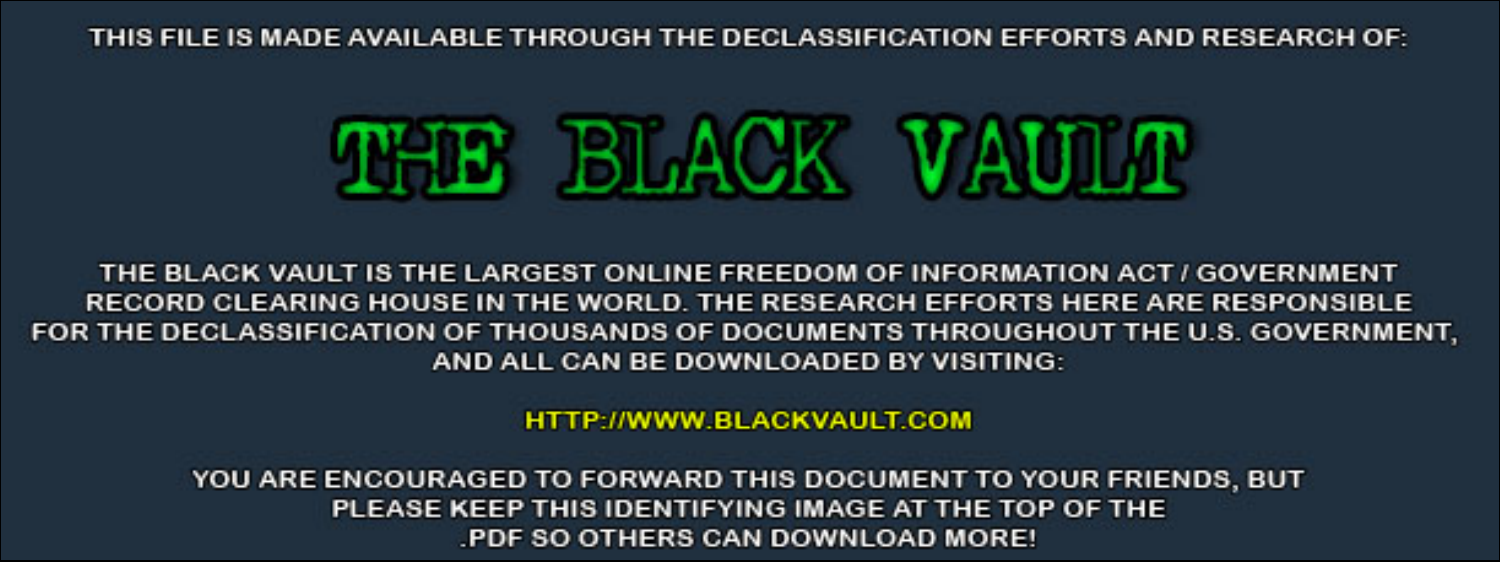## **(U)Cryptologic Almanac 50th Anniversary Series**

## **{U)A mission of great importance?: Recruiting Scientists and Mathematicians at NSA, circa 1960**

(D) At times in the 1950s and early 1960s, getting people to work at NSA could be easy, and, in other cases, very difficult. It probably was easier to hire people for the core cryptologic skills of cryptanalysis, traffic analysis, collection, and cryptolinguistics. Many ofthe people in those occupations had served in the Service Cryptologic Elements (Army Security Agency, Air Force Security Service, and the Naval Security Group). They had applied and were accepted at NSA. During this period, it is likely that the majority of people hired in the cryptologic skills came from a military background.

(D) The problem for NSA was attracting scientists, engineers, and mathematicians from universities and advanced technical centers. They most likely would have had no idea what NSA--or its mission--was. In addition, NSA recruitment practices 40 years ago were not a matter of floating advertisements in major metropolitan newspapers or holding publicly announced job fairs, and then waiting for the flood of applications. At universities, NSA recruiters would advertise their appearance in small ads posted outside career counseling offices. NSA policy was to maintain as Iowa profile as possible in the public landscape. The jokes about NSA standing for "No Such Agency" carried a solid vein of truth. This approach created difficulties when it came to hiring. Somehow, a balance had to be struck between describing the NSA missions and retaining security. Yet, how do you sell a career if you cannot tell the prospective employee what he or she will be doing? An example of how the Agency approached this problem can be found in the brochure that it developed to recruit engineers, scientists, and mathematicians around 1960. Dp front it should be stated that there are no reliable statistics regarding the effectiveness of this brochure. In fact, overall personnel levels at NSA from 1958 to 1961 actually declined slightly. What the brochure does is provide some insight into how NSA presented itself to the public: its mission, the skills necessary to achieve its mission, and the environment in which prospective employees would work.

(U) The brochure is titled "A Challenging Future." On the front cover there is a design that is representative of one of then current vogues in public relations for abstract-like art: geometric figures arranged in a manner that suggests movement in some direction, in this case, upwards. The brochure's foreword maintains discreteness when mentioning NSA 's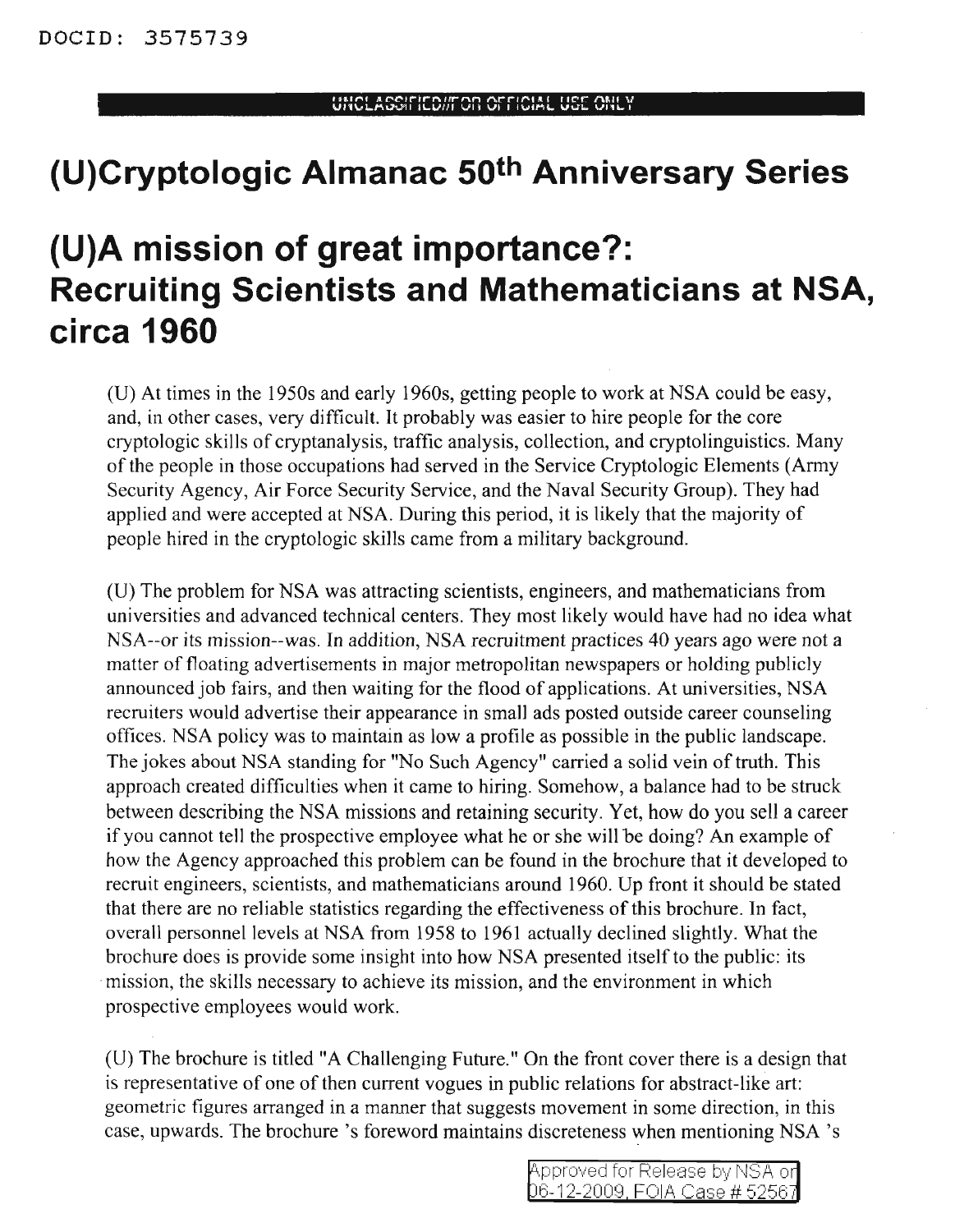major missions of SIGINT and COMSEC. Instead it identifies the agency as "a major research and development facility of the U.S. Department of Defense." It adds that "all applicants must be United States citizens, and are subject to a character and loyalty investigation as well as an appropriate physical examination." The foreword says that NSA "is in the forefront" of the solution of "practical problems," and that the individual will be engaged in a mission of "great significance to our country." The closest the brochure comes to admitting to anything is the last paragraph, in which it states that"Although NSA is necessarily restricted to a select portion of our national scientific community, this brochure outlines its unclassified activities." In one of the more interesting understatements contained in the brochure, NSA is described as "a unique organization."

(U) The body of the brochure is aimed at three main occupations: engineers, mathematicians, and physicists. It outlines the major technical programs that applicants might be engaged in: general-purpose computer equipment, systems simulation studies, computer components, radio equipment, recording devices, and auxiliary communications devices. The brochure contains photographs of scientific "types" of the day, dressed in the stereotypical "technical uniform": white shirt, thin black tie (or bow tie if one was eccentric), and white lab coat. They are posing with the usual panoply of scientific props such as spectrum analyzers, electron microscopes, environmental testers, early computers, and a blackboard filled with scientific notations. Another picture is of an early circuit board, filled with bulky transistors, diodes, and capacitors - an example of the then state-ofthe-art technology. The brochure's accompanying text is fairly routine and bland. It consists mostly of descriptions of the various types of systems and equipment that the applicants might be developing or testing. At no point is there any hint - even a subtle one - - that there might "be more" to a particular field of study or research.

(U) The brochure also contains information on NSA's location. It includes a drawing of the only building then in existence - OPS 1. It also located the Agency near the "brand new" Baltimore-Washington Parkway, which opened in 1957. It refers to the building as the third largest in the metropolitan area, complete with three banks of escalators, a drug store, barbershop, and bank. The brochure also makes the point that NSA was air-conditioned, a claim that few federal buildings at the time could make, a plus in the subtropical summer weather of the metropolitan area.

(U) Of course, NSA scientists were not all work and no play; they had to be sold on a number of other issues regarding life at NSA. Some extra "hooks" were needed. So the brochure contains sections on opportunities such as the college training program, fellowships, and advanced studies, all at local colleges and universities. Furthennore, the Agency states in the brochure that it would pay the tuition costs. There is also the standard reference to government employee benefits of life and health insurance and leave. The brochure also highlights the benefits of living in the Washington-Baltimore area, especially the Chesapeake Bay. It has pictures of the usual local monuments, but it also has shots of sailing on the bay, pleasant suburban housing tracts, and scenes from the activities